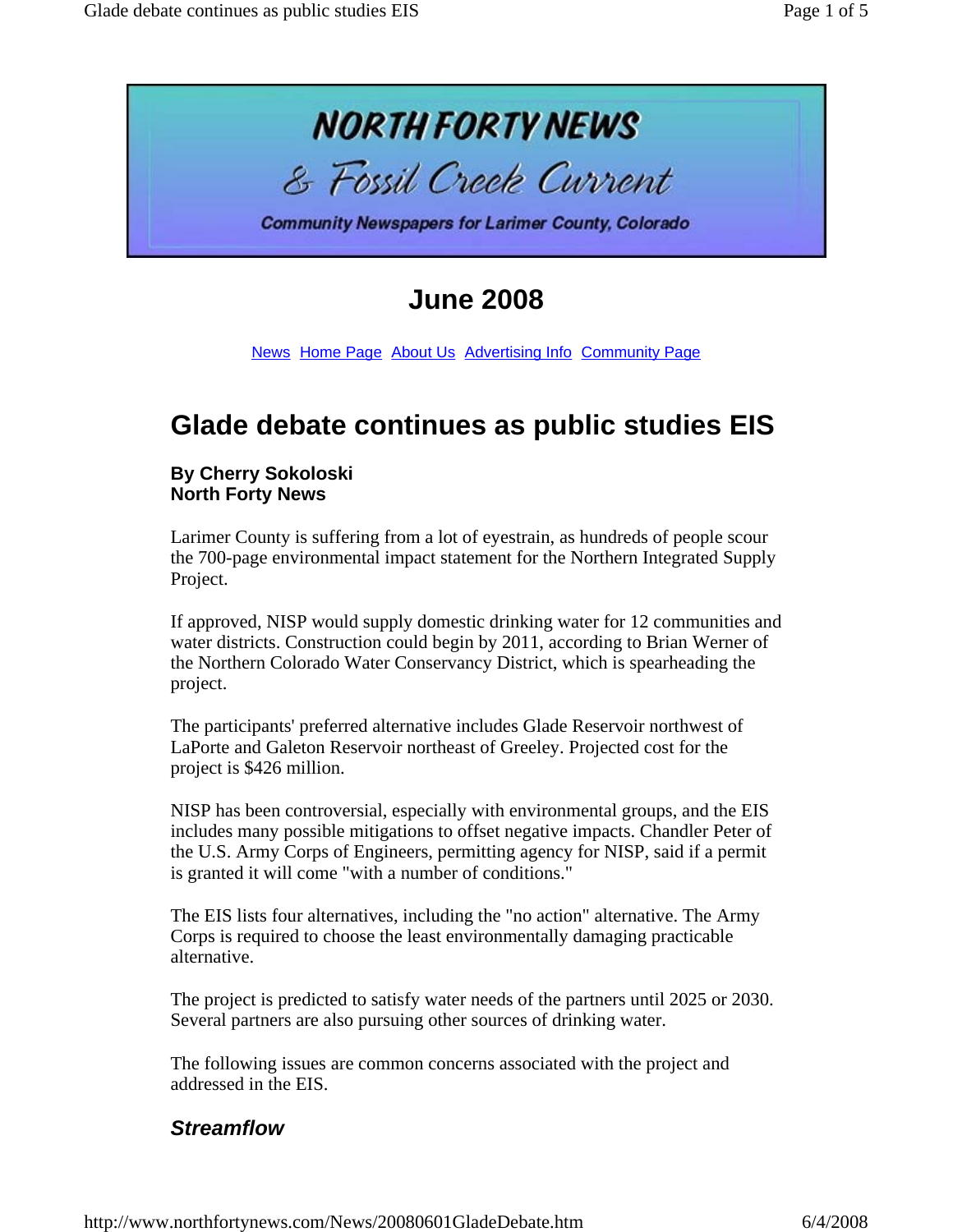The project would affect streamflow on the Poudre River in two significant ways. First, NISP would exercise the Grey Mountain water right, allowing partners to pull water from the river during peak flow times in wet and average years. This is a junior right, so it could be used only when senior rights have been satisfied.

Second, an exchange would occur between water diverted from the Poudre River and water diverted from the South Platte River. This exchange would require diverting Poudre River water at the mouth of the canyon, rather than its present diversion point 23 miles downstream. The result would be a reduction in streamflow from the mouth of the canyon to about 12 miles downstream of Fort Collins.

With both factors operating, monthly streamflow through Fort Collins would be reduced in most months of most years, according to the EIS. The percentage of reduction at the Lincoln Avenue gauge in Fort Collins, near Ranch-Way Feeds, would be the greatest, ranging from 71 percent in May of average years to 26 percent in August of dry years.

NISP participants are working on possible mitigations to increase streamflow through Fort Collins. One would involve moving the diversion point for the Lake Canal Company.

#### *Flushing flows*

There has been much concern about whether the preferred project would still allow "flushing flows" on the Poudre. These seasonal high flows, sometimes called the "June rise," are necessary for scouring the riverbed, flushing out silt, recharging groundwater, maintaining wetlands and creating spawning habitat for fish. The Poudre typically peaks in mid-June.

Both Northern Water and the Army Corps insist that the project would still allow flushing flows. In fact, according to Peter, it's likely that the agency would require NISP to release flushing flows every few years if nature doesn't already provide them. This type of requirement was implemented with the Windy Gap project on the Colorado River. Peter also said the Corps could prohibit draws from the river unless the flow is at a certain level.

At the canyon mouth, according to the EIS, June flows would be reduced about 25 percent in average years and about 34 percent in wet years. In 1998, considered an average year, the average daily flow during June was 1,246 cubic feet per second at the canyon mouth. In 1999, considered a wet year (in fact there was some flooding), June's average flow was 2,064 cfs.

The "instantaneous peak" each year is always higher than the average June flow. For instance, the instantaneous peaks for 1998 and 1999 were 1,880 cfs and 5,822 cfs, respectively. The historic average on the Poudre for these instantaneous peaks is 3,030 cfs.

There are differences of opinion on what constitutes a flushing flow--in both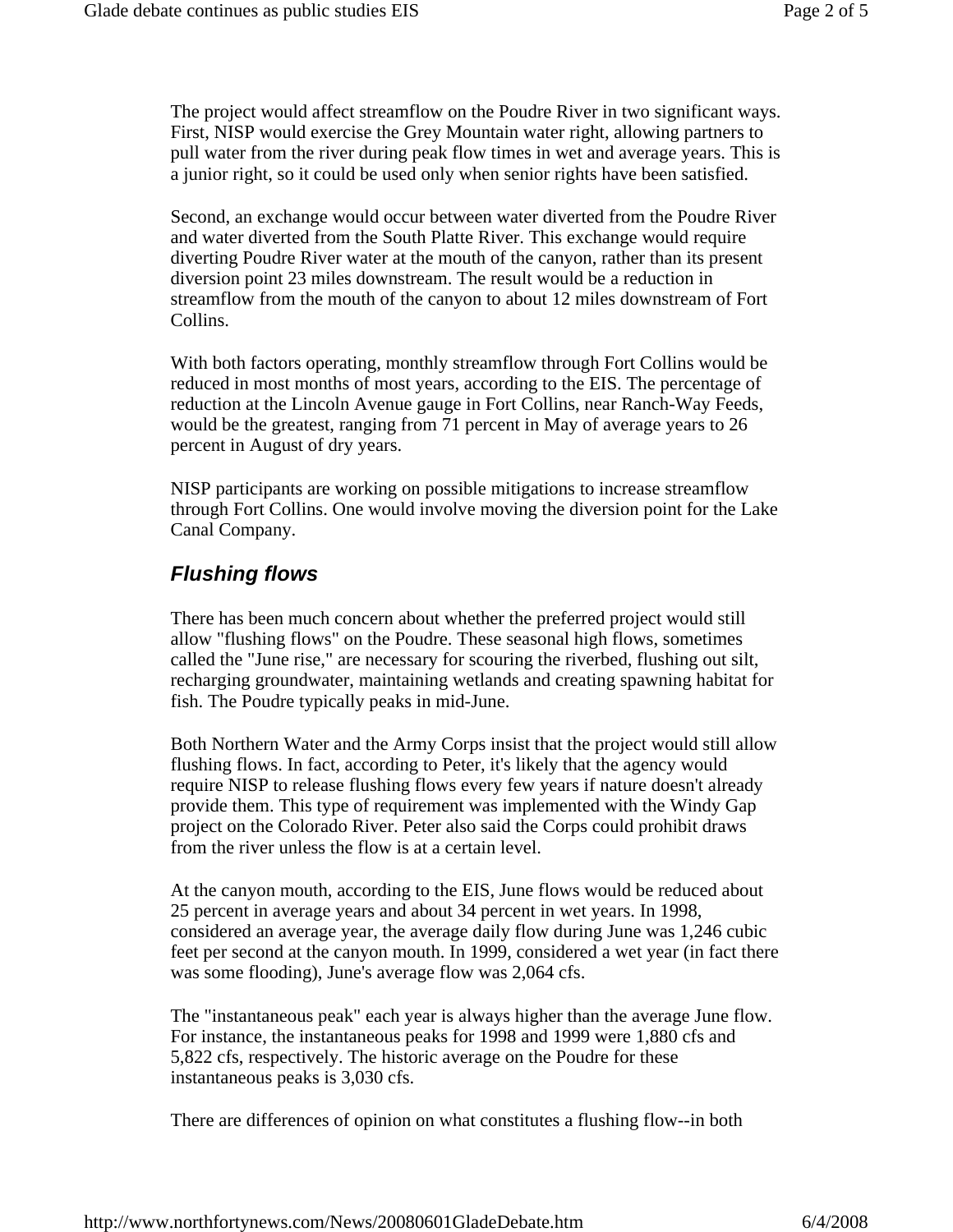volume and duration.

The EIS states that high flows on the Poudre would be of less magnitude and shorter duration with NISP. However, major floods could still occur in the LaPorte stretch of the river.

If NISP is built, there would actually be fewer winter dry-ups along the Poudre at some points. This positive impact would result from changes in diversion points and an agreement from participants to curtail diversions to maintain minimum flows.

## *River character*

The most significant impacts on the character of the river would be expected between Fort Collins and Greeley. With lower flows, more sediment would be deposited. As a result, vegetation would encroach on the river and on midchannel gravel bars, resulting in a narrowing of the channel. This process is already occurring on the lower stretches of the river, and it would accelerate with the project.

## *Water quality*

Peter said water quality in the Poudre River would be adversely affected by the project, because of lower flows and higher temperatures. Less water in the river means less dilution of contaminants, he noted. The EIS states that contaminants such as selenium could become a greater issue.

Wetlands are known to improve water quality. However, Peter said reductions in wetlands along the river as a result of the project were not considered when analyzing water quality.

Mark Easter, botanist and member of the Sierra Club Poudre Canyon Group, noted that the Poudre River below Fort Collins is already listed on the Environmental Protection Agency's "watch list" for poor water quality.

## *Recreation*

The project would have both pros and cons for recreation. Because of a change in diversion points, more water would be flowing through the Filter Plant Run, so the rafting/kayaking season above the mouth of the Poudre could be extended into August. The EIS estimates increased revenue from this change to be about \$166,000 annually.

However, streamflow through Fort Collins would be reduced, meaning a shorter season for boating through that stretch. This change could harm the city's prospects for building a watercraft course near downtown Fort Collins. Revenues are estimated to drop by \$229,000 annually for the Fort Collins stretch of the river. The Poudre River Trail might be used less, because the river would be less aesthetically pleasing.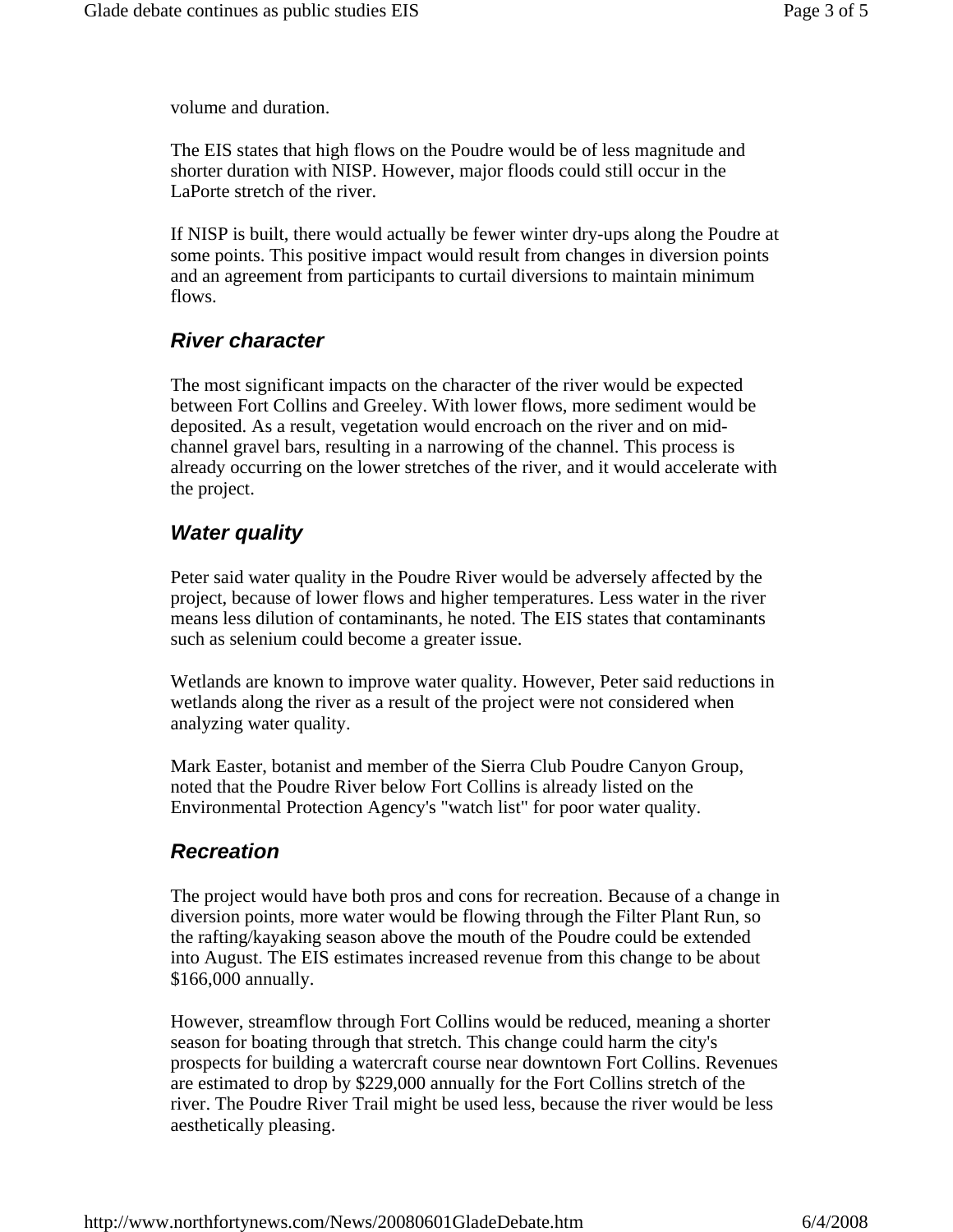Glade Reservoir could provide a new resource for both fishing and boating, and the EIS estimates it could create annual revenues of \$17 million. Werner said both Larimer County and the state have shown interest in managing the reservoir for recreation.

While the reservoir level would fluctuate, Werner said the fluctuation would be "no more than at other reservoirs, like Horsetooth." Boat ramps, he said, could be placed at the deepest part of the reservoir, near the dam, to extend the boating season.

#### *Cumulative effects*

NISP isn't the only water project on the drawing board in northern Colorado, and the Corps is concerned about the cumulative effect of all projects. Fort Collins and Greeley, along with partners, are proposing to enlarge Halligan and Seaman reservoirs, both located on the North Fork of the Poudre River. Also, the Greeley water pipeline now under construction from Bellvue to Greeley will pull more water out of the river.

Peter said all projects are being considered together as they affect streamflow in the river. It's possible, he said, that the Corps could recommend that Fort Collins and Greeley join with NISP in order to reduce the impact on the river.

#### *Other issues*

Other concerns outlined in the EIS include the effects of global warming on streamflow, TCE contamination in the area of the proposed Glade forebay, and the presence of a geologic fault in the vicinity of the proposed dam.

The EIS suggests that fisheries in the study area would generally benefit from NISP.

For further information about NISP, the public may access the EIS at local libraries or online at www.nwo.usace.army.mil/html/od-tl/eis-info.htm. The deadline for submitting comments is July 30.

For articles about the effects of reservoir projects on the health of the Poudre River, go to the newspaper's archives at www.northfortynews.com/ArchiveList.htm and look for April and May 2006 and

May 2007 issues.

Do you have a news tip? Do you have questions about a news story? Please contact our staff by phone  $($  970-221-0213  $)$  or e-mail info@northfortynews.com. **970-221-0213**

News Home Page About Us Advertising Info Community Page

© North Forty News 2008